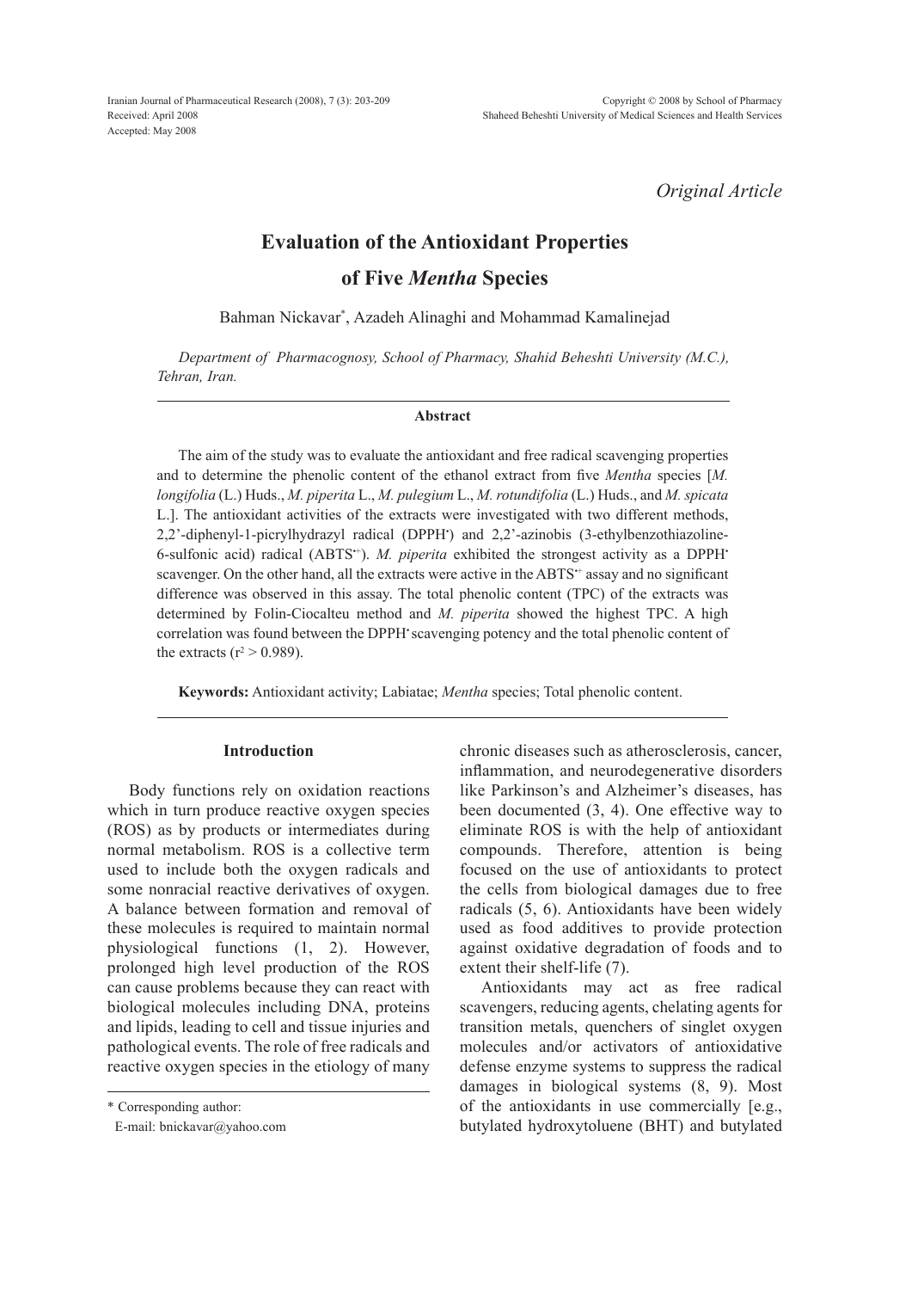hydroxyanisole (BHA)] are synthetic and some of them have been suspected of causing or promoting negative health effects; therefore, some restrictions are placed on their applications and there is a trend to substitute them with naturally occurring antioxidants (2, 3). In recent years the search for natural antioxidants especially from plants has greatly increased and in the last few years some medicinal plants have been extensively studied for antioxidant activities (5, 10, 11).

A great number of aromatic, spicy, and medicinal plants contain chemical compounds, with antioxidant properties. Several studies that have been carried out on some of these plants have resulted in the development of natural antioxidant formulations for food, cosmetic, and other applications (7, 10). For example, *Salvia officinalis* L. and *Rosmarinus officinalis* L. (Labiatae) are well known for their antioxidant properties (12). Among the natural compounds, phenolic compounds constitute one of the major groups of herbal compounds acting as radical scavengers and antioxidants (13, 14).

The Labiatae family includes about 220 genera and 3300 species which are widely used for various purposes worldwide (15). Plants belonging to the Labiatae family are rich in polyphenolic compounds and a large number of them are well known for their antioxidant properties (1, 12). The genus *Mentha* is one of the important members of the family and represents by about 6 species in the flora of Iran (16). *Mentha* species are generally known under the name "na'na" in Persian and commonly used as herbal tea, flavoring agent, and medicinal plant. Infusion, decoction, and distillated water of the aerial parts of *Mentha* species have been used for centuries as tonics, carminative, digestive, stomachic, antispasmodic, and anti-inflammatory agents in Iranian Traditional Medicine (17, 18). The literature data on the antioxidant activities of *Mentha* species is frequently scattered throughout the papers and the data available is often difficult to compare because of the differences in the methodologies. (1, 5, 14, 19-28). Thus, comparison of the antioxidant activities of the species, using a similar approach is necessary.

The objectives of the research were (1) to determine and compare the antioxidant activity and total phenolic content (TPC) of five *Mentha* species [*M. longifolia* (L.) Huds., *M. piperita* L., *M. pulegium* L., *M. rotundifolia* (L.) Huds., and *M. spicata* L.] by two different methods [2,2' azinobis (3-ethylbenzothiazoline-6-sulfonic acid) radical cation (ABTS<sup>++</sup>) and 2,2'-diphenyl-1-picrylhydrazyl radical (DPPH• ) assays]; (2) to investigate a possible correlation between activity and phenolic content.

### **Experimental**

### *Chemicals*

All chemicals were purchased from Sigma (USA), Fluka Chemie (Switzerland) and Merck (Germany) companies.

# *Plant materials*

Aerial parts of *Mentha longifolia* (L.) Huds., *M. piperita* L., *M. pulegium* L., *M. rotundifolia* (L.) Huds., and *M. spicata* L. were collected in Tehran province during the flowering period in summer 2006 and authenticated by M. Kamalinejad. A voucher specimen for each plant was deposited at the Herbarium of the Department of Pharmacognosy, School of Pharmacy, Shahid Beheshti University (M. C.), Tehran, Iran. The plants were dried in the drying room with active ventilation at ambient temperature.

# *Preparation of the extracts*

Dried and powdered aerial parts (100 g) from each species were macerated in ethanol at room temperature for 48 h. After filtration, each macerate (extract) was concentrated under reduced pressure. The dried extracts were dissolved in ethanol to a final concentration of 500 μg/ml (sample stock solution).

# *Measurment of antioxidant activity DPPH*•  *assay*

One ml of 0.3 mM DPPH<sup>•</sup> solution in ethanol was added to 2.5 ml of each sample at different concentrations (500, 250, 100, 50, 25, 10, 5, 2.5 μg/ml), Test tubes were vortexed and incubated for 30 min at room temperature in the dark; then, the absorbance values were determined at 518 nm in a Shimadzu Multispect-1501 spectrophotometer (Kyoto, Japan). The inhibition percentage of DPPH radical was assessed by the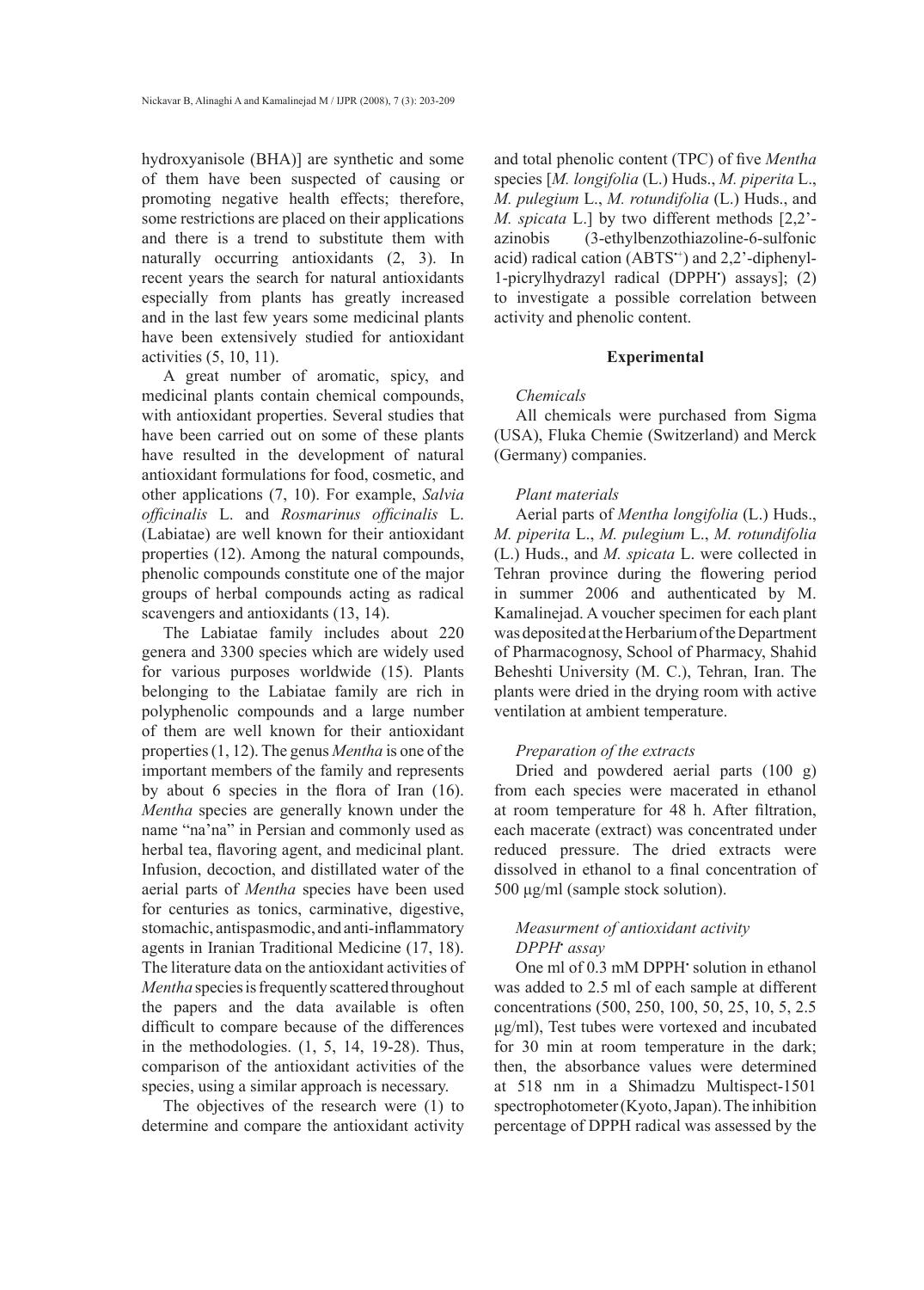following formula:

$$
I_{DPPH} \cdot \% = \left[ \frac{A_{control} - (A_{samplel} - A_{blank})}{A_{control}} \right] \times 100
$$

Ethanol (1 ml) plus each sample solution  $(2.5 \text{ ml})$  was used as a blank. DPPH $\cdot$  solution (1 ml) plus ethanol (2.5 ml) was used as a negative control. Also, rutin solution (at the concentrations of 200, 100, 50, 20, 10, 5, 2.5, 1  $\mu$ g/ml) was used as a positive control (11).

The  $I_{\text{DPPH}}$ % was plotted against the sample concentration and a logarithmic regression curve established in order to calculated the  $IC_{50}$ value (inhibitory concentration), which is the concentration of sample (μg/ml) necessary to decrease by 50% the absorbance of DPPH• .

### *ABTS•+ assay*

The ABTS radical cation, was generated by reacting 7 mM ABTS stock solution with 2.45 mM potassium persulfate solution and the mixture was kept in the dark at room temperature for 12-16 h before use. Prior the assay, the ABTS<sup>++</sup> solution was diluted with ethanol to an absorbance of 0.70±0.02 at 734 nm. An aliquot (50 μl) of each sample at different concentrations (500, 250, 100, 50, 25, 10, 5 μg/ml) was added to 5 ml of diluted ABTS<sup>++</sup> solution. After 10 min, the absorbance was measured at 734 nm. The Inhibition of ABTS radical cation in percent was calculated by the following formula:

$$
I_{ABTS^{**}}\% = \left[\frac{A_{control} - (A_{sampleI} - A_{blank})}{A_{control}}\right] \times 100
$$

Ethanol (5 ml) plus each sample solution (50 μl) was used as a blank.  $ABTS^{+}$  solution  $(5 \text{ ml})$  plus ethanol  $(50 \text{ µ})$  was used as a negative control. Also, rutin solution (at the concentrations of 200, 100, 50, 20, 10, 5 μg/ml) was used as a positive control (29).

The  $I_{\text{ABTS}\leftrightarrow}$ % was plotted against the sample concentration and a logarithmic regression curve established in order to calculated the  $IC_{50}$ value (inhibitory concentration), which means the concentration of sample (μg/ml) necessary to decrease the absorbance of ABTS<sup>++</sup> in 50%.

# *Determination of total phenolic content*

The total phenolic content (TPC) of the samples was measured by Folin-Ciocalteau reagent using rutin as the reference compound (10). One ml of rutin solution in ethanol, (at the concentrations of 150, 100, 75, 50, 25 μg/ml) was mixed with 5 ml Folin-Ciocalteau reagent (diluted 1/10) and incubated at room temperature. After10 min, 4 ml of sodium carbonate solution (75 mg/ml) was added. The final solution was mixed thoroughly and allowed to remain for 30 min in a dark place. The absorbance was measured at 765 nm with a spectrophotometer. Then a linear calibration curve (absorbance versus concentration) was developed. The plot was found to be linear across the ranged assay (150-25  $\mu$ g/ml, r<sup>2</sup>>0.99). The same procedure was carried out with 1 ml of each sample in ethanol instead of rutin. The TPC for each extract [as μg rutin equivalent (RE)/mg of extract) was determined on the basis of the standard curve.

### *Statistical analysis*

All the experiments were carried out in triplicate. The  $IC_{50}$  were presented by their respective 95% confidence limits. The TPC (μg/mg) were shown as mean±SEM. One-way analysis of variance (ANOVA) followed by Tukey's post test was used to assess significant differences (p<0.05) between extracts. All the statistical analysis were accomplished using the computer software GraphPad Prism 3.02 for Windows (GraphPad Software, San Diego, CA, USA).

### **Results and Discussion**

There are several methods to determine the antioxidant capacity of plant extracts. However, the chemical complexity of extracts could lead to scattered results obtained from different techniques, depending on the test employed. Therefore, an approach with multiple assays in the screening work is highly advisable (9). Among these methods, two in vitro DPPH<sup>·</sup> and ABTS<sup>++</sup> assays, are used as common and useful methods to evaluate the free radical scavenging activity and antioxidant capacity of extracts. They are excellent tools for determining the antioxidant activity of hydrogen donating and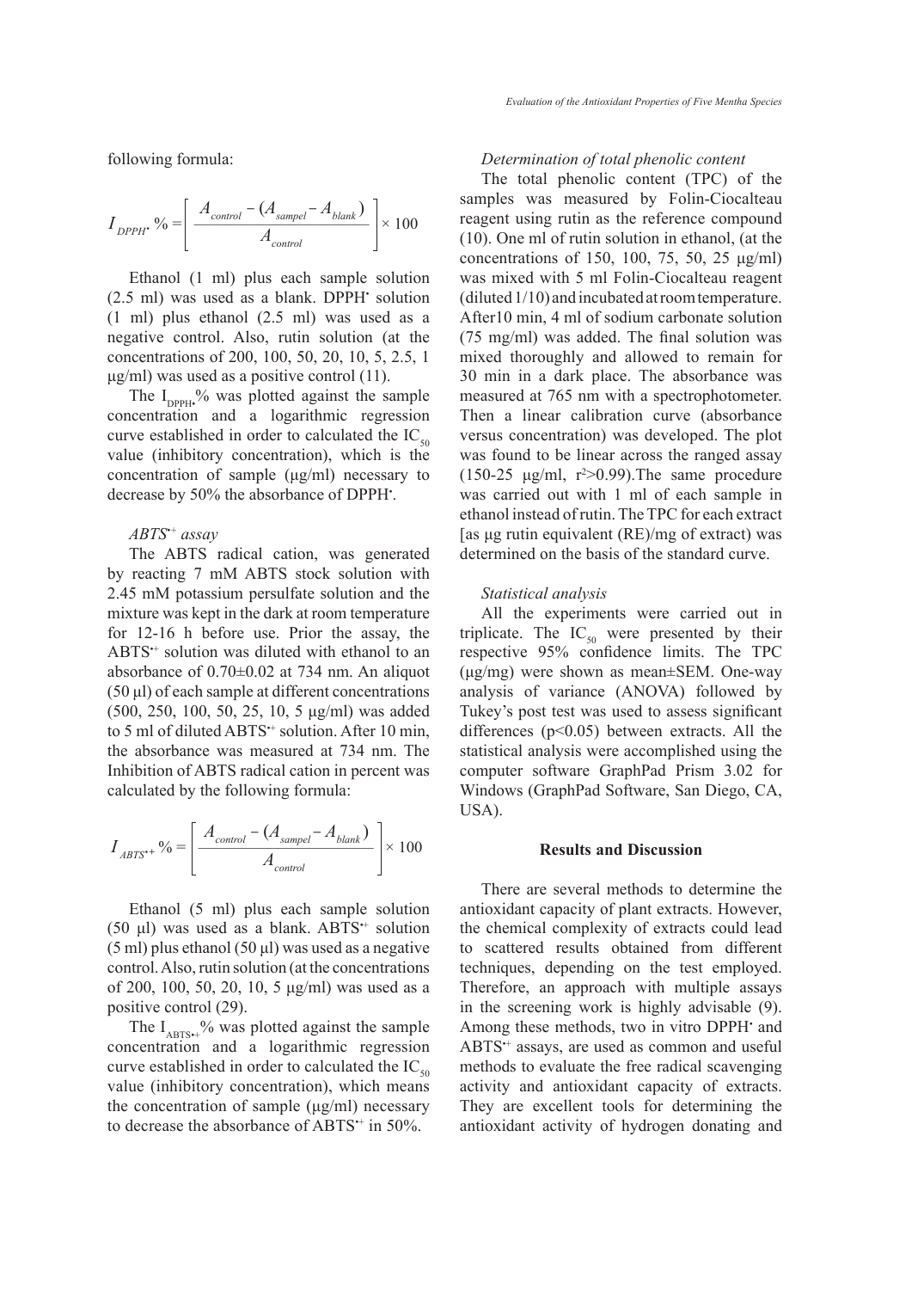

**Figure 1.** Radical scavenging and antioxidant activities of the studied *Mentha* species extracts using DPPH<sup>\*</sup>. Each point represents the mean of three experiments and the vertical bars represent the SEM.

chain breaking antioxidants (30). Phenolic compounds are considered as a major group of compounds that contributed to the antioxidant activities of botanical materials because of their scavenging ability on free radicals due to their hydroxyl groups (7, 31). Therefore in this study, the antioxidant capacities (IC $_{50}$  values) of the ethanol extracts obtained from five *Mentha* species were measured using two methods and their total phenolic contents were determined and compared with each other.

According to the DPPH<sup>•</sup> assay (Figure 1 and Table 1), all the extracts exhibited a noticeable concentration-dependent antiradical effect but differed in their inhibiting activities. The highest scavenging activity was observed for *M. piperita* [IC<sub>50</sub>=13.32 (12.12-14.64) μg/ ml], while lowest for *M. spicata*  $[IC_{50} = 87.89]$ (81.66-94.59)  $\mu$ g/ml]. The IC<sub>50(DPPH</sub>, values of the extracts increased in the following order:



Figure 2. Radical scavenging and antioxidant activities of the studied *Mentha* species extracts using ABTS<sup>++</sup>. Each point represents the mean of three experiments and the vertical bars represent the SEM.

*M. piperita*<*M. pulegium*<*M. rotundifolia*≤*M. longifolia*<*M. spicata* . Based on the data obtained from the ABTS<sup>++</sup> scavenging test, the extracts had a concentration-dependent activity on this radical but no significant difference was seen (Figure 2 and Table 1). On the other hand, the extracts possessed a weaker inhibition effect on the ABTS radical cation than the DPPH radical. The phenolic content of the tested extracts differed significantly and ranged from 150.91 to 433.60 μg/mg. *M. piperita* showed the highest TPC (433.60±19.62 μg/mg), whereas *M. spicata* had the lowest content  $(150.9 \pm 5.14 \text{ µg/mg})$ . The TPC of the extracts in decreasing order was: *M. piperita*>*M. pulegium*≥*M. rotundifolia*≥*M. longifolia*>*M. spicata* (Figure 3 and Table 1). Therefore, it can be deduced that all the tested plants are rich in phenolic compounds and they have high antioxidant properties.

The ABTS<sup>++</sup> scavenging activity of the extracts

**Table 1.** IC<sub>50</sub> values of DPPH<sup>•</sup> and ABTS<sup>++</sup> scavenging activities and total phenolic contents (TPCs) of the studied *Mentha* species extracts.

| <b>Plant species</b> | $IC_{50(DPPH_2)} (\mu g/ml)^{*,}$ | $IC_{50(ABTS^{*+})} (\mu g/ml)^{*,\ddag}$ | TPC $(\mu g/mg)^{\dagger,\ddagger}$ |
|----------------------|-----------------------------------|-------------------------------------------|-------------------------------------|
| M. longifolia        | 24.07 (21.34-27.14) $\epsilon$    | 185.60 (164.90-209.00) <sup>a</sup>       | $288.82 \pm 11.55$ <sup>c</sup>     |
| M. piperita          | 13.32 $(12.12 - 14.64)^a$         | 153.80 (139.90-169.00) <sup>a</sup>       | $433.60 \pm 19.62^{\circ}$          |
| M. pulegium          | 17.92 $(16.52 - 19.44)^{b}$       | $152.60 (139.60 - 166.80)^a$              | $358.10 \pm 15.57^b$                |
| M. rotundifolia      | $21.71(19.90 - 23.67)^c$          | 158.90 (145.40-173.60) <sup>a</sup>       | $331.31 \pm 6.51^{b,c}$             |
| M. spicata           | $87.89(81.66 - 94.59)^d$          | 173.80 (146.20-206.60) <sup>a</sup>       | $150.91 \pm 5.14^d$                 |

*Note*: The IC<sub>50(DPPH•)</sub> and IC<sub>50(ABTS++)</sub> values of the positive control, rutin, were measured as 6.90 (6.61-7.20) and 79.59 (69.73-90.86) μg/ml, respectively.

\*The  $IC_{50}$  values are presented with their respective 95% confidence limits.

† The TPC values are means ± SEM of three determinations.

‡ Letters (*a-d*) denote homogenous subsets at p < 0.05 (Tukey's post test).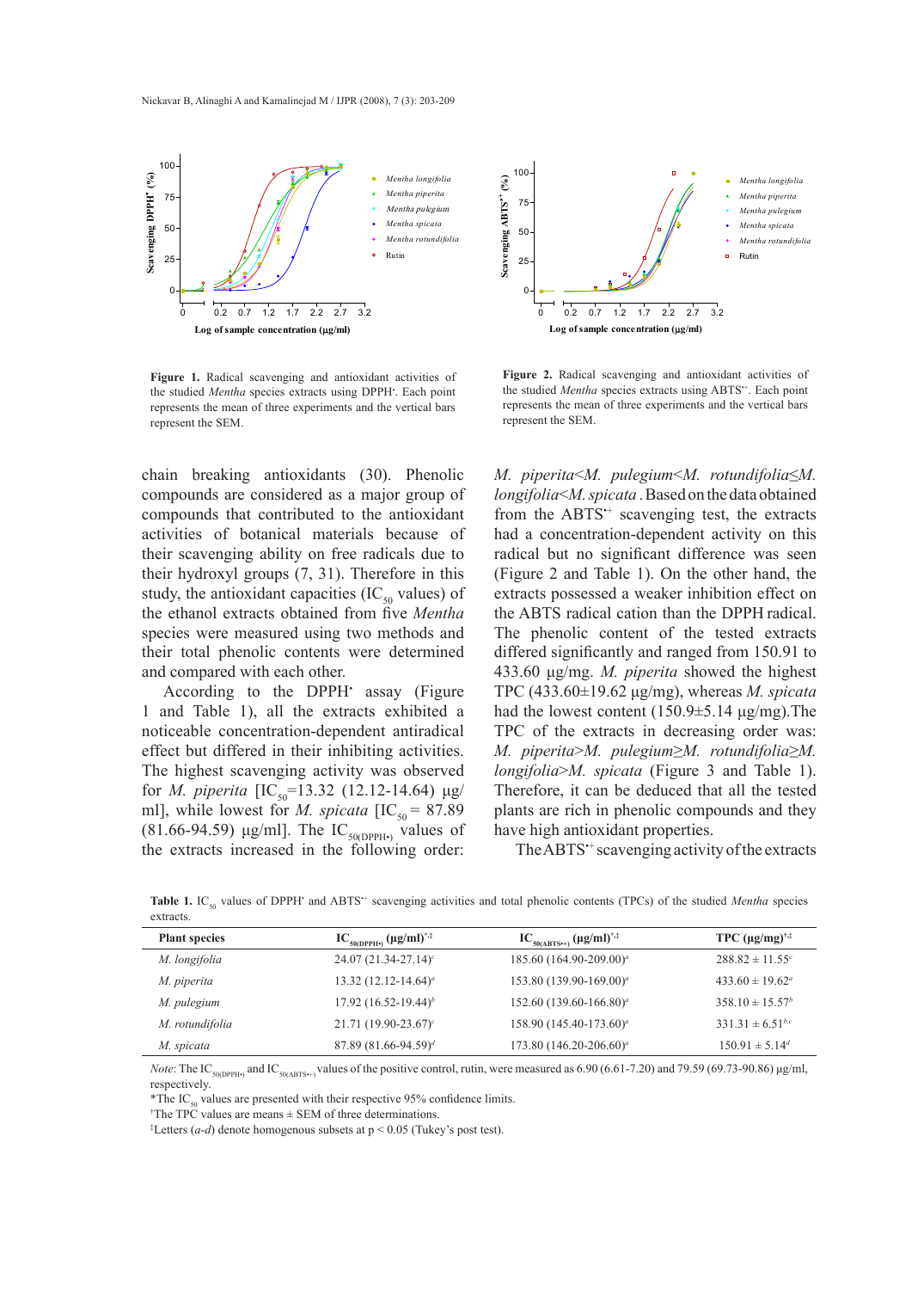

*Mentha spicata*

**Mentha rotundifolia** 

**Figure 3.** Total phenolic contents of the studied *Mentha* species  $p \le 0.0005$ . extracts. Data are represented as mean $\pm$ SEM (n = 3). Vertical bars represent the SEM.

*Mentha pulegium*

*Mentha longifolia*

0

100

200

300

**Total phenolic content (**P**g/mg) ± SEM**

Total phenolic content  $(\mu g/mg) \pm SEM$ 

400

500

*Mentha piperita*

was different from that DPPH<sup>·</sup> scavenging capacity and no correlation was found between and  $\Gamma$ them. The difference in the behavior of the extracts in the two assays may be explained by the different chemical mechanisms involved in the tests and the different chemical properties of the radicals. In other words, the radical system used for the antioxidant evaluation has some influences on the testing results; for example, the stoichiometry of reactions between the antioxidant compounds in the extract and ABTS•+ and DPPH• is different and the electron reduction potential of ABTS<sup>++</sup> and DPPH<sup>•</sup> with respect to the compounds in the extracts are different. Also, stereoselectivity of the radicals may affect the capacity of the extracts to react with the radicals (6, 8, 32, 33). Besides, there was a positive correlation between anti-DPPH<sup>•</sup> potency [expressed as  $1/\text{IC}_{50(DPPH•)}$ ] and TPC ( $r^2$  > 0.989,  $p \le 0.0005$ ) (Figure 4). This correlation suggests that phenolic content may be responsible for a part of the antioxidant and free radical scavenging effects of the extracts of *Mentha* species. However, no similar relationship was observed between TPC and  $1/IC_{50(ABTS^{*+})}$ values among the extracts. Total extracts are complex mixtures of many different compounds with distinct activities (3, 34). Therefore, the ABTS<sup>++</sup> scavenging activity of the species tested,



 $\mathbf{F}_{\mathbf{r}}$  is the total phenolic phenolic phenolic phenolic phenolic phenolic phenolic phenolic phenolic phenolic phenolic phenolic phenolic phenolic phenolic phenolic phenolic phenolic phenolic phenolic phenolic phen Figure 4. Correlation between anti-DPPH<sup>+</sup> potency  $[1/IC_{S0(DPPH*)}]$  and total phenolic content (as µg rutin equivalent/ mg of extract) of the studied *Mentha* species extracts (r<sup>2</sup>>0.989,  $p \leq 0.0005$ ).

could be due to the composition of phenolics and other compounds in the mixture that may exert a synergistic effect. Generally, Labiatae species are rich sources of terpenoids and phenolic compounds (1). Therefore, it is likely that the phenolic constituents present in the *Mentha* species are, at least in part, responsible for the antioxidant and free radical scavenging activities. However, other compounds without a phenolic structure may explain, in part, the antioxidant activity found for these plants. **Figure 3.** Total phenolic contents of the studied *Mentha* species extracts. Data are > 0.989, p 0.0005).

> The results of this study indicate that the genus *Mentha* are favorable free radical scavengers as well as primary antioxidants that may react with free radicals and limit ROS attack on biological and food systems.

### **Acknowledgment**

We would like to thank Shahid Beheshti University (M. C.) for financial support of this project.

# **References** 18

- (1) Ozgen U, Mavi A, Terzi Z, Yildirim A, Coskun M and Houghton PJ. Antioxidant properties of some medicinal Lamiaceae (Labiatae) species. *Pharm. Biol.*  (2006) 44: 107-112
- (2) Nakiboglu M, Urek RO, Kayali HA and Tarhan L.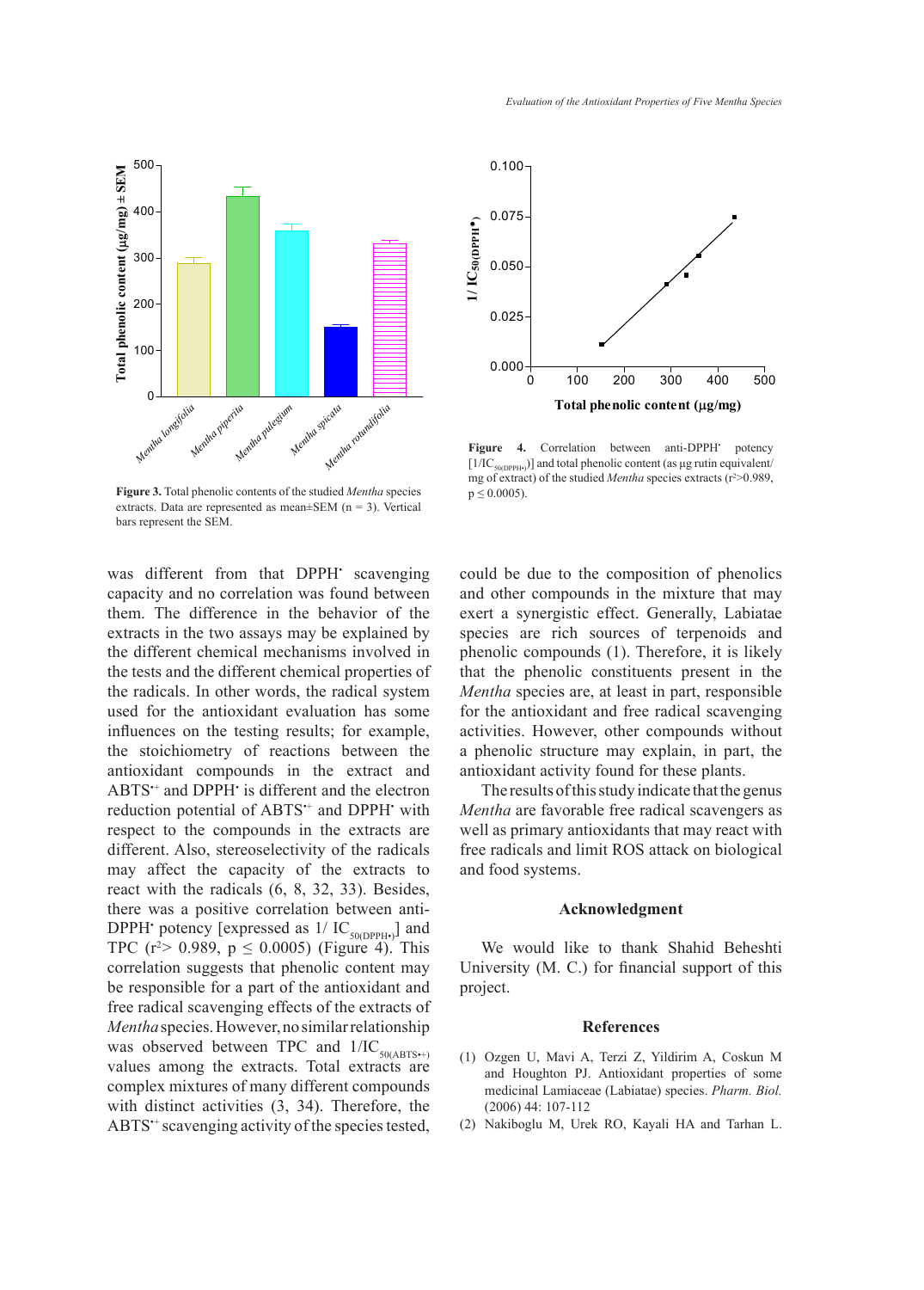Antioxidant capacities of endemic *Sideritis sipylea* and *Origanum sipyleum* from Turkey. *Food Chem.* (2007) 104: 630-635

- (3) Galvez M, Martin-Cordero C, Houghton PJ and Ayuso MJ. Antioxidant activity of methanol extracts obtained from *Plantago* species. *J. Agric. Food Chem.* (2005) 53: 1927-1933
- (4) Kukic J, Petrovic S and Niketic M. Antioxidant activity of four endemic *Stachys* taxa. *Biol. Pharm. Bull.* (2006) 29: 725-729
- (5) Kiselova Y, Ivanova D, Chervenkov T, Gerova D, Galunska B and Yankova T. Correlation between the *in vitro* antioxidant activity and polyphenol content of aqueous extracts from Bulgarian herbs. *Phytother. Res.*  (2006) 20: 961-965
- Mathew S and Abraham TE. *In vitro* antioxidant (6) activity and scavenging effects of *Cinnamomum verum* leaf extract assayed by different methodological. *Food Chem. Toxicol.* (2006) 44: 198-206
- Djeridane A, Yousfi M, Nadjemi B, Boutassouna D, (7) Stocker P and Vidal N. Antioxidant activity of some Algerian medicinal plants extracts containing phenolic compounds. *Food Chem.* (2006) 97: 654-660
- (8) Yu L, Perret J, Davy B, Wilson J and Melby CL. Antioxidant properties of cereal products. *Food Chem. Toxicol.* (2002) 67: 2600-2603
- (9) Prior RL, Wu X and Schaich K. Standardized methods for the determination of antioxidant capacity and phenolics in foods and dietary supplements. *J. Agric. Food Chem.* (2005) 53: 4290-4302
- (10) Miliauskas G, Venskutonis PR and van Beek TA. Screening of radical scavenging activity of some medicinal and aromatic plant extracts. *Food Chem.* (2004) 85: 231-237
- (11) Nickavar B, Kamalinejad M, Haj-Yahya M and Shafaghi B. Comparison of the free radical scavenging activity of six Iranian *Achillea* species. *Pharm. Biol.*  (2006) 44: 208-212
- $(12)$  Tepe B, Sokmen M, Akpulat HA and Sokmen A. Screening of the antioxidant potentials of six *Salvia* species from Turkey. *Food Chem.* (2006) 95: 200-204
- (13) Lee KW, Kim YJ, Lee HJ and Lee CY. Cocoa has more phenolic phytochemicals and a higher antioxidant capacity than teas and red wine. *J. Agric. Food Chem.* (2003) 51: 7292-7295
- $(14)$  Capecka E, Mareczek A and Leja M. Antioxidant activity of fresh and dry herbs of some Lamiaceae species. *Food Chem.* (2005) 93: 223-226
- Evans WC. *Trease and Evans' Pharmacognosy*. 14th (15) ed. WB Saunders Company Ltd., London (1996) 48
- Mozaffarian V. *A Dictionary of Iranian Plant Names*. (16) Farhang Moaser Publishers, Tehran (1996) 344-345
- (17) Zargari A. Medicinal Plants. Vol. 4. Tehran University Publications, Tehran (1990) 4-20
- (18) Amin G. Popular Medicinal Plants of Iran. Vicechancellorship of Research, Tehran University of Medical Sciences, Tehran (2005) 92-93, 260-261
- (19) Triantaphyllou K, Blekas G and Boskou D. Antioxidative properties of water extracts obtained

from herbs of the species Lamiaceae. *Int. J. Food Sci. Nutr.* (2001) 52: 313-317

- (20) Dorman HJD, Kosar M, Kahlos K, Holm Y and Hiltunen R. Antioxidant properties and composition of aqueous extracts from *Mentha* species, hybrids, varieties, and cultivars. *J. Agric. Food Chem.* (2003) 51: 4563-4569
- (21) Mimica-Dukic N, Bozin B, Sokovic M, Mihajlovic B and Matavulj M. Antimicrobial and antioxidant activities of three *Mentha* species essential oils. *Planta Med.* (2003) 69: 413-419
- $(22)$  Elmastas M, Gucin I, Ozturk L and Gokce I. Investigation of antioxidant properties of spearmint (*Mentha spicata* L.). *Asian J. Chem.* (2005) 17: 137-148
- (23) Arumugam P, Ramamurthy P, Santhiya ST and Ramesh A. Antioxidant activity measured in different solvent fractions obtained from *Mentha spicata* Linn.: An analysis by ABTS<sup>+</sup> decolorization assay. Asian Pac. J. *Clin. Nut.* (2006) 15: 119-124
- Politeo O, Jukic M and Milos M. Chemical composition (24) and antioxidant activity of essential oils of twelve spice plants. *Croat. Chem. Acta* (2006) 79: 545-552
- $(25)$  Stefanini I, Piccaglia R, Marotti M and Biavati B. Characterization and biological activity of essential oils from fourteen Labiatae species. *Acta Hortic.*  (2006) 723: 221-226
- (26) Yadegarinia D, Gachkar L, Rezaei MB, Taghizadeh M, Astaneh SA and Rasooli I. Biochemical activities of Iranian *Mentha piperita* L. and *Myrtus communis* L. essential oils. *Phytochemistry* (2006) 67: 1249-1255
- (27) Gulluce M, Sahin F, Sokmen M, Ozer H, Daferera D, Sokmen A, Polissiou M, Adiguzel A and Ozkan H. Antimicrobial and antioxidant properties of the essential oils and methanol extract from *Mentha longifolia* L. ssp. *longifolia*. *Food Chem.* (2007) 103: 1449-1456
- (28) Mata AT, Proenca C, Ferreira AR, Serralheiro MLM, Nogueira JMF and Araujo MEM. Antioxidant and antiacetylcholinesterase activities of five plants used as Portuguese food spices. *Food Chem.* (2007) 103: 778-786
- (29) Re R, Pellegrini N, Proteggente A, Pannala A, Yang M and Rice-Evans C. Antioxidant activity applying an improved ABTS radical cation decolorization assay. *Free Radical Biol. Med.* (1999) 26: 1231-1237
- (30) Thaipong K, Boonprakob U, Crosby K, Cisneros-Zevallos L and Byrne DH. Comparison of ABTS, DPPH, FRAP, and ORAC assays for estimating antioxidant activity from guava fruit extracts. *J. Food Comp. Anal.* (2006) 19: 669-675
- Balasundram N, Ai TY, Sambanthamurthi R, Sundram (31) K and Samman S. Antioxidant properties of palm fruit extracts. *Asian Pac. J. Clin. Nut.* (2005) 4: 319-324
- $(32)$  Yu L, Haley S, Perret J, Harris M, Wilson J and Qian M. Free radical scavenging properties of wheat extracts. *J. Agric. Food Chem.* (2002) 50: 1619-1624
- (33) Iqbal S, Bhanger MI and Anwar F. Antioxidant properties and components of some commercially